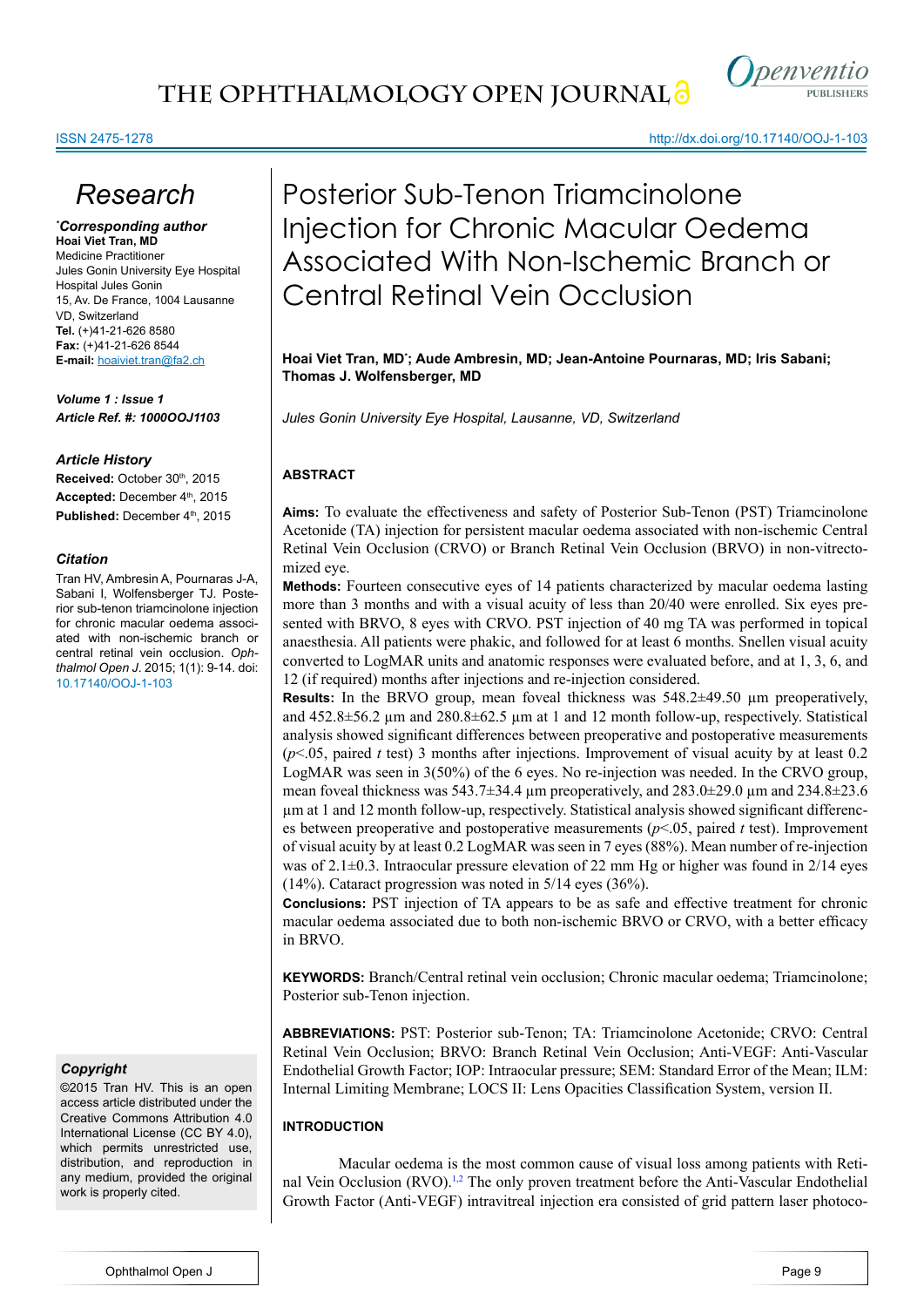

agulation which is based on the results of Branch Vein Occlusion Study (BVOS).<sup>[2](#page-4-1)</sup> In the BVOS, patients received laser treatment when vision had been lower than 20/40 for at least 3 months and if there was no macular ischemia. The rationale for this waiting period was that one third of patients with retinal vein occlusion may have spontaneous resolution of macular oedema within this time span.<sup>1-3</sup> Grid laser treatment has also been advocated for macular edema in Central Retinal Vein Occlusion (CRVO). This therapy only had a positive effect on the edema, however not on visual acuity.<sup>[1](#page-4-0)</sup>

Anti-VEGF intravitreal injection is nowadays widely considered as the first choice for retinal vein occlusion macular edema management with effective subsequent visual acuity improvement[.4,5](#page-4-2) However the need of frequent administration, the risk of potential local and systemic complication and their high cost, unravelled the search of alternative treatment[.6](#page-4-3)

Triamcinolone Acetonide (TA) is a corticosteroid that has been reported to be efficacious in the treatment of retinal vein occlusion induced macular edema when administrated intravitreally.[7,8](#page-4-4) Nevertheless, intravitreal procedures may be associated with endophthalmitis, vitreous haemorrhage, retinal detachment, and high intraocular pressure. In some studies less invasive procedures such as Posterior sub-Tenon (PST) TA infu-sion<sup>[9](#page-4-5)</sup> or TA injection in vitrectomized eyes<sup>10</sup> have been evaluated as a treatment for macular oedema associated with retinal vein occlusion.

In the present study we have evaluated the efficacy and safety of PST injection of TA in primarily non-vitrectomised eyes with severe macular oedema secondary to non-ischemic branch retinal vein occlusion (BRVO) or central retinal vein occlusion (CRVO).

# **MATERIALS AND METHODS**

The study adhered to the tenets of Helsinki. We included 14 consecutive eyes of 14 patients, who had severe macular oedema secondary to non-ischemic branch retinal vein occlusion (BRVO) or central retinal vein occlusion (CRVO) lasting more than 3 months after onset, with a visual acuity of less than 20/40 and without prior treatment. The patients were evaluated on the basis of central retinal thickness using a horizontal 5 mm Optical Coherence Tomography (OCT) scan through the macula (Stratus system, OCT Model 3000, software version 3.0; Carl Zeiss-Meditec, Dublin, CA, USA), Best Corrected Visual Acuity (BCVA), Intraocular pressure (IOP) and cataract progression as Lens Opacities Classification System, version II (LOCS II) classification system.[11](#page-4-7) BCVA was obtained using Snellen charts and converted to LogMAR units. PST injection of TA injection (Kenacort A40, Dermapharm AG, Hünenberg, Switzerland) was performed in an outpatient setting. None of our patients had previous vitrectomy. After topical oxybuprocaine hydrochloride 4% had been instilled, a cotton tip soaked in 4% tetracaine was

Third injections were performed if both BCVA and OCT worsened again during follow-up after the second injection. If patients showed no improvement after the first injection they continued to receive the standard treatment including anti-VEGF intravitreal injection and/or macular grid laser for BRVO patients *versus* clinical follow-up for CRVO patients. Changes overtime in LogMAR visual acuity, central retinal thickness and IOP were compared using the *paired t test*.

both clinically and on OCT.

The differences between BRVO and CRVO groups in LogMAR visual acuity, central retinal thickness, IOP and other continuous variables were compared using the *Mann-Whitney U test*. Linear correlation between the number of required PST injections and cataract progression or IOP elevation, as well as with macular thickness and BCVA, was tested with the *Pearson correlation co-efficient*. Data were expressed with Standard Error of the Mean (SEM).

# **RESULTS**

The patient characteristics of both groups are shown in Tables 1 and 2. Six patients were included in the BRVO group. The mean patient age was 64.3±4.2 years (range: 52 to 80 years) and the mean duration of the symptoms, according to patient history before TA injection, was 13.7±5.0 months (range: 3 to 24 months). Eight patients were part in the CRVO group. Mean age was 70.3±2.9 years (range: 59 to 81 years) and the mean duration of the disease was 7.6±2.6 months (range: 3 to 24 months). No statistically significant differences were found between groups regarding age *(P=0.15, Mann-Whitney test)*, or duration of the occlusion *(P=0.09, Mann-Whitney test).*

# **BRVO Group**

Data are summarized in Table 3. Patient 5 stopped attending our clinic 6 months after injection for personal reason. The mean follow-up period after injection was 9.0±3.3 months (range: 6 to 12 months). Mean foveal thickness was 548.2±49.0 µm preoperatively, 452.8±56.2 µm at 1 month follow-up,

#### http://dx.doi.org/10.17140/OOJ-1-103

placed over the superotemporal quadrant for 1 minute as the patient was asked to look inferonasally. The upper eyelid was elevated manually and a 25 G needle was then passed through the conjunctiva and Tenon's capsule into the PST space, and 40 mg of TA was injected. Ofloxacin 3 mg/ml was instilled three times daily for 1 week. BCVA, central retinal thickness and IOP were assessed at 1, 3, 6, and 12 months after the injection or prior to these dates if the patient re-attended the clinic due to visual loss. Criteria for re-injections included worsening of macular oedema thickness on OCT defined as an increase of 100 microns or more coupled with worsening of the BCVA defined as a decrease of 2 or more lines after initial improvement following the first injection. These patients were then seen again after the second injection at the intervals described above to ascertain improvement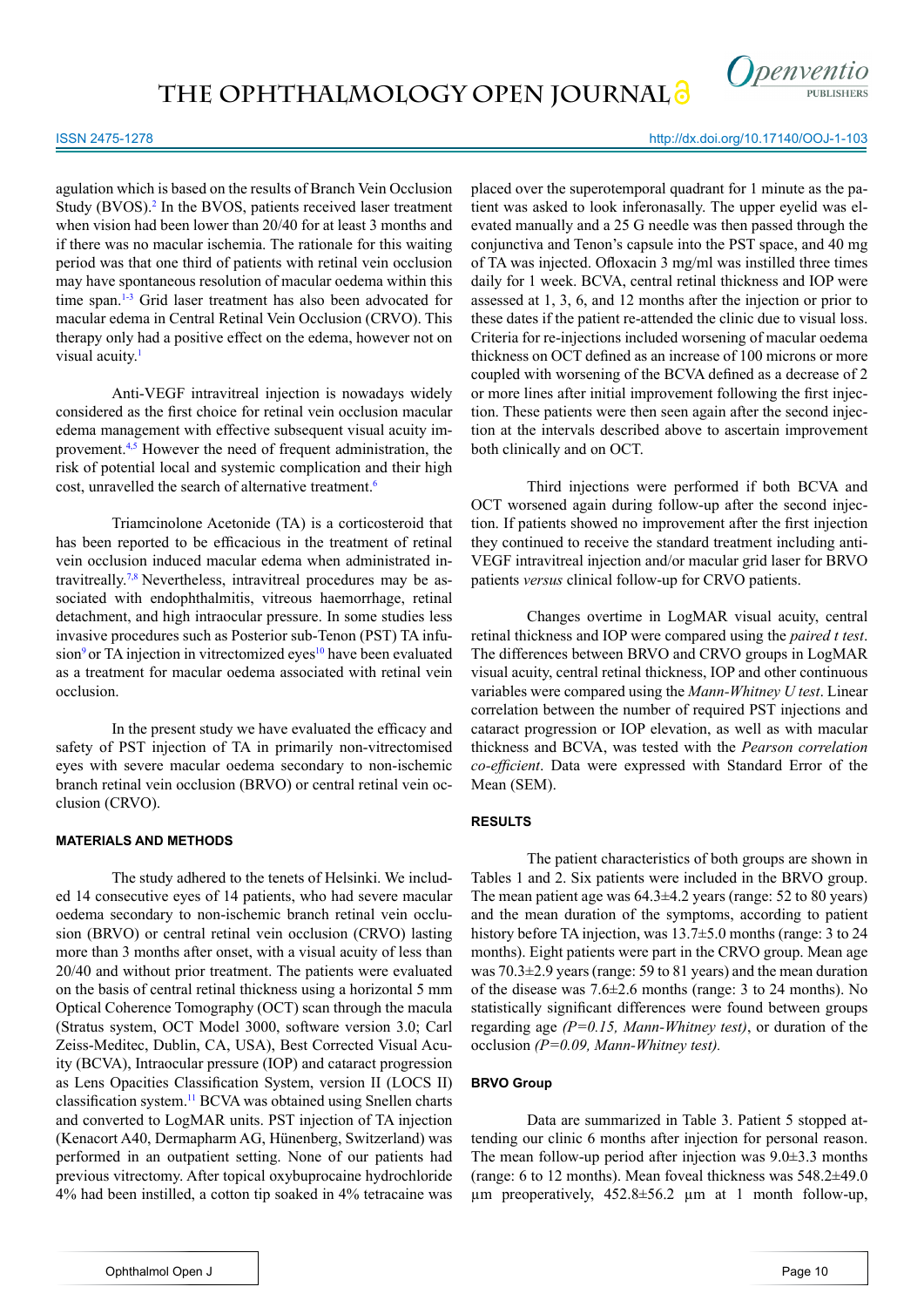

#### http://dx.doi.org/10.17140/OOJ-1-103

| <b>Patient</b> | Age<br>(years) | <b>Duration</b><br>(months) | Pre-VA<br>(LogMAR) | <b>Final VA</b><br>(LogMAR) | Pre-OCT<br>thickness<br>$(\mu m)$ | Final-OCT<br>thickness<br>$(\mu m)$ | Follow-up<br>(months) | Recurrence and<br>date of re-injection |
|----------------|----------------|-----------------------------|--------------------|-----------------------------|-----------------------------------|-------------------------------------|-----------------------|----------------------------------------|
| 1              | 60             | $\overline{7}$              | 0.8                | 0.7                         | 660                               | 400                                 | 12                    |                                        |
| 2              | 60             | 6                           | 1.0                | 0.7                         | 672                               | 340                                 | 6                     |                                        |
| 3              | 74             | 24                          | 0.4                | 0.1                         | 439                               | 250                                 | 12                    | ۰                                      |
| $\overline{4}$ | 52             | 3                           | 1.3                | 0.1                         | 630                               | 190                                 | 12 <sup>2</sup>       |                                        |
| 5              | 60             | 24                          | 0.5                | 0.5                         | 400                               | 232                                 | 6                     | ۰                                      |
| 6              | 80             | 18                          | 0.6                | 0.5                         | 488                               | 583                                 | 6                     | $\overline{\phantom{a}}$               |

**Table 1:** Baseline and follow-up data for BRVO patients treated with posterior sub-tenon triamcinolone injection. Duration from onset of visual impairment to injection. VA: Visual acuity.

| <b>Patient</b> | Age<br>(years) | <b>Duration</b><br>(months) | Pre-VA<br>(LogMAR) | <b>Final VA</b><br>(LogMAR) | Pre-OCT<br>thickness<br>$(\mu m)$ | Final-OCT<br>thickness<br>$(\mu m)$ | Follow-up<br>(months) | <b>Recurrence and date</b><br>of re-injection |
|----------------|----------------|-----------------------------|--------------------|-----------------------------|-----------------------------------|-------------------------------------|-----------------------|-----------------------------------------------|
| $\mathbf{1}$   | 64             | 3                           | 0.8                | 0.2                         | 630                               | 150                                 | 12                    | 2 and 4 months                                |
| 3              | 81             | $\overline{7}$              | 0.4                | 0.1                         | 550                               | 175                                 | 12                    |                                               |
| 4              | 72             | 24                          | 0.4                | 0.1                         | 431                               | 275                                 | 12                    | 6 months                                      |
| 5              | 59             | 3                           | 0.7                | 0.1                         | 670                               | 340                                 | 12                    | -                                             |
| 6              | 81             | 3                           | 1.0                | 0.5                         | 500                               | 265                                 | 12                    | 3 and 6 months                                |
| 6              | 63             | 9                           | 0.6                | 0.4                         | 691                               | 224                                 | 12                    | 6 months                                      |
| $\overline{7}$ | 68             | $\overline{4}$              | 0.9                | 0.2                         | 484                               | 200                                 | 12                    | 6 and 11 months                               |
| 8              | 74             | 3                           | 0.4                | 0.5                         | 480                               | 300                                 | 12                    | 1 and 3 months                                |

Table 2. Baseline and follow-up data for CRVO patients treated with posterior sub-tenon triamcinolone injection. Duration from onset of visual impairment to injection. VA: Visual acuity

|                                         | Foveal Thickness (um) |                    | <b>Visual Acuity (LogMAR)</b> |          | <b>Pearson correlation</b> |                  | $IOP$ (mm $Hq$ )   |         |
|-----------------------------------------|-----------------------|--------------------|-------------------------------|----------|----------------------------|------------------|--------------------|---------|
| Time point                              | Mean±SEM              | P value            | <b>Mean±SEM</b>               | P value  | $\mathbb{R}^2$             | P Value          | <b>Mean</b> tSEM   | P value |
| Baseline $(n = 6)$                      | 548.2±49.0 NA         |                    | $0.77 \pm 0.14$ NA            |          | 0.660.05                   |                  | $16.2 \pm 1.3$ NA  |         |
| 1 month ( $n = 6$ )                     | $452.8 + 56.20.07$    |                    | $0.48\pm0.11$ 0.07            |          | 0.400.18                   |                  | 15.8±0.7 0.82      |         |
| $340.0 + 5.8 0.01$<br>3 month $(n=6)$   |                       |                    | $0.42\pm0.13$ 0.05            |          | 0.250.67                   |                  | $20.0 + 5.10.44$   |         |
| $6$ month ( $n=3$ )                     | 390.3±105.3 0.01      |                    | $0.33\pm0.18$ 0.05            |          | 0.89 0.21                  |                  | $18.0 \pm 1.10.63$ |         |
| 280.8±62.5 0.01<br>12 month ( $n = 3$ ) |                       | $0.30\pm0.20$ 0.04 |                               | 0.920.18 |                            | $18.0\pm2.00.50$ |                    |         |

**Table 3:** Summary of changes in foveal thickness, visual acuity and intraocular pressure (IOP) for BRVO. Differences were analyzed with the paired *t* test and considered significant when *P<*0.05. Foveal thickness and visual acuity was correlated by the Pearson R² correlation test and considered significant when<br>*P<*0.05.

340.0±5.8 µm at 3 month follow-up, 390.3±105.3 µm at 6 month and 280.8±62.5 µm at 12 month follow-up. Statistical analysis showed significant and sustained decreased in foveal thickness between preoperative and postoperative measurements from the third months after PST injection (*p*>.05, at 1, 3, 6 and 12 months, paired *t* test) without need of further injection. Visual acuity improved also significantly 3 months after injections from preoperative  $0.77\pm0.14$  LogMAR (range: 1.3 to 0.4) to 0.30±0.20 LogMAR (range: 0.7 to 0.1; *p=*0.04, paired *t* test) at 12 month follow-up. Improvement of visual acuity by at least 0.2 LogMAR was seen in 3(50.0 %) of the 6 eyes. Time of injection (duration of the disease) did not influence final visual acuity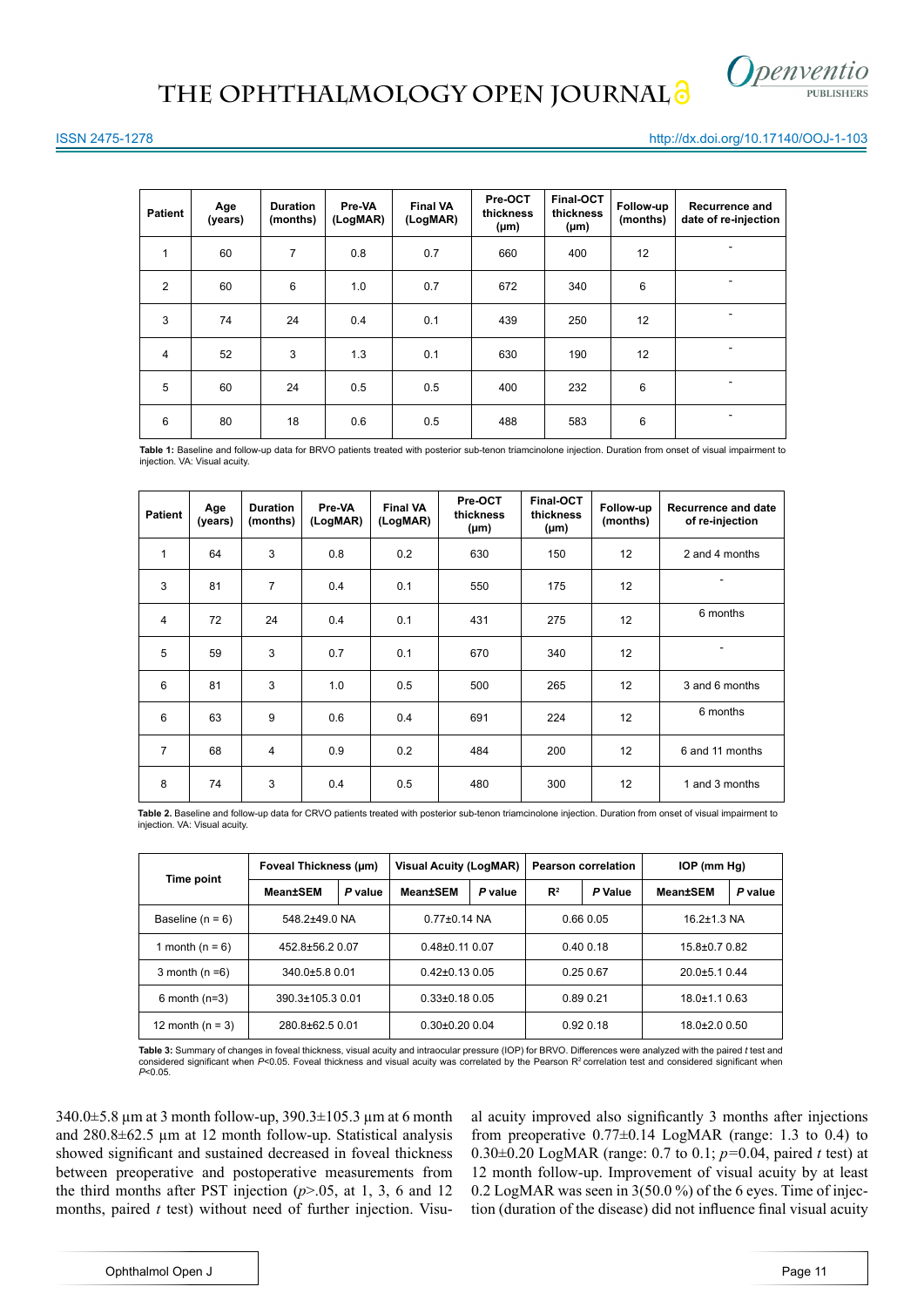

http://dx.doi.org/10.17140/OOJ-1-103

(*Pearson correlation co-efficient, r<sup>2</sup> =0.01, p=0.84*).

#### **CRVO Group**

Data are summarized in Table 4. The mean follow-up period after injection was of 12 months. Average re-injection number was 2.1±0.3. Mean foveal thickness was 543.7±34.4  $\mu$ m preoperatively, 283.0 $\pm$ 29.0  $\mu$ m at 1 month follow-up,  $372.0\pm60.1$  µm at 3 month follow-up,  $255.\pm22.4$  µm at 6 month and 234.8±23.6 µm at 12 month follow-up. Statistical analysis showed significant differences between preoperative and postoperative foveal thickness measurements (*p<*.01, at 1, 3, 6 and 12 months, paired *t* test). Visual acuity improved significantly from preoperative  $0.65\pm0.08$  LogMAR (range: 1.0 to 0.4) to 0.26±0.06 LogMAR (range: 0.5 to 0.1; *p<0.01*, paired *t* test) after 12 months of follow-up with a non-significant value at 3 months which correspond to the mean interval 4.0±2.0 months before a second re-injection was needed. Improvement of visual acuity by at least 0.2 LogMAR was seen in 7(87.5%) of the 8 eyes.

Duration of the disease did not influence final visual acuity (*Pearson correlation co-efficient,*  $r^2 = 0.14$ *,*  $p = 0.18$ *).* 

No statistically significant differences were found between BRVO and CRVO groups regarding foveal thickness before and after treatment *(p=1.0, p=0.13, respectively, Mann-Whitney test),* or visual acuity before and after treatment *(p=0.55, p=0.16, respectively, Mann-Whitney test).* In 6(0.75%) eyes of the CRVO group, additional injections were performed because of recurrent macular edema, and 4(50%) of those eyes required a third injection. Intraocular pressure elevation of 22 mm Hg or higher was found in 2/14 eyes (14%, CRVO group) but were not associated with the number of injections *(Pearson correlation co-efficient,*  $r^2 < 0.01$ *,*  $p > 0.97$ *). The IOP in those eyes* could be controlled with topical low-pressure medication. All eyes were phakic and cataract progression was noted in 5 eyes (1 eye BRVO and 4 eyes CRVO), of which patient 3 of the CRVO group had cataract extraction 6 months after the injection. Cataract progression was not correlated with the number of injections (Pearson correlation co-efficient,  $r^2 = 0.04$ ,  $p = 0.48$ ).

# **DISCUSSION**

Several studies have suggested various invasive options to treat CRVO and BRVO including intravitreal tissue plasminogen activator,  $12,13$  radial optic neurotomy,  $14$  sheathotomy,  $15$ macular decompression using vitrectomy and Internal Limit-ing Membrane (ILM) peeling,<sup>[16](#page-4-11)</sup> and laser induced chorioretinal anastomosis[.17](#page-4-12) Intravitreal TA has been shown to be effective in treating macular oedema due to CRVO and BRVO.<sup>[8,9](#page-4-13),18</sup> However, intravitreal injections carry considerable risks, including acute infectious endophthalmitis $19$  and pseudopendophthalmitis.<sup>[20](#page-5-0)</sup>

PST injection seems to be less effective than intravitreal TA or grid laser photocoagulation for treatment of macular edema in BRVO.<sup>21</sup> However, PST of TA on the other hand may give rise to intravitreal TA concentrations comparable to the level achieved by intravitreal injection<sup>[22](#page-5-2)</sup> without incurring the same risks. TA delivered *via* the posterior sub-tenon route has previously been widely used for treating macular edema due to Irvine-Gass Syndrome,<sup>[23](#page-5-3)</sup> diabetes,<sup>24</sup> and uveitis.<sup>[25](#page-5-5)</sup> Lin, et al. reported the clinical outcome of PST of TA in the early treatment of macular edema in CRVO lasting for not more than 15 days prior to the injection.<sup>26</sup> It was concluded that early injections are effective in reversing macular edema and improving visual acuity. However, since one third of patients with retinal vein occlusion may have spontaneous resolution of macular edema within the first 3 to 4 months,  $1-3$  we performed the sub-tenon injection of TA only after 3 months in the present study.

Our results showed that this form of treatment is effective in reversing macular oedema and improving visual acuity in retinal vein occlusion even after the presence of macular edema for several months. Those finding are in keeping with some recent reports.[27,28](#page-5-7) However our study is the first one to compare PST injection between BRVO and CRVO patient. This treatment might be more effective in BRVO than CRVO patient, as only one injection was required in BRVO patients. In the CRVO group, while OCT and visual acuity values improved during the first months, patients often necessitated a second or a third injection after the transient effect of a PST. Compared to the CVOS data, where only 20% of the eyes with an initial VA ranging from

|                      | Foveal Thickness(um)    |         | <b>Visual Acuity (LogMAR)</b> |         | <b>Pearson correlation</b> |         | <b>IOP</b>          |         |
|----------------------|-------------------------|---------|-------------------------------|---------|----------------------------|---------|---------------------|---------|
| Time point           | Mean±SEM                | P value | <b>Mean±SEM</b>               | P value | R <sup>2</sup>             | P value | <b>Mean</b> tSEM    | P value |
| Baseline $(n = 8)$   | 543.7±34.4 NA           |         | $0.65 \pm 0.08$ NA            |         | 0.020.36                   |         | $15.8 + 0.7$ NA     |         |
| 1 month ( $n = 8$ )  | $283.0 \pm 29.0 \le 01$ |         | $0.38\pm0.03<0.1$             |         | 0.230.11                   |         | $18.9 \pm 1.5$ 0.11 |         |
| 3 month ( $n = 8$ )  | $372.+60.1<01$          |         | $0.43\pm0.15$ 0.11            |         | 0.340.06                   |         | $17.6 \pm 1.50.40$  |         |
| 6 month ( $n = 8$ )  | $255.0+22.4<.01$        |         | $0.34\pm0.07<0.1$             |         | 0.270.12                   |         | $15.3 \pm 1.00.69$  |         |
| 12 month ( $n = 8$ ) | $234.8 \pm 23.6 \le 01$ |         | $0.26 \pm 0.06 \le 01$        |         | 0.250.16                   |         | $17.9 \pm 1.3$ 0.27 |         |

**Table 4:** Summary of changes in foveal thickness, visual acuity and intraocular pressure (IOP) for CRVO. Difference were analyzed by the paired *t* test and considered significant when *P*<0.05.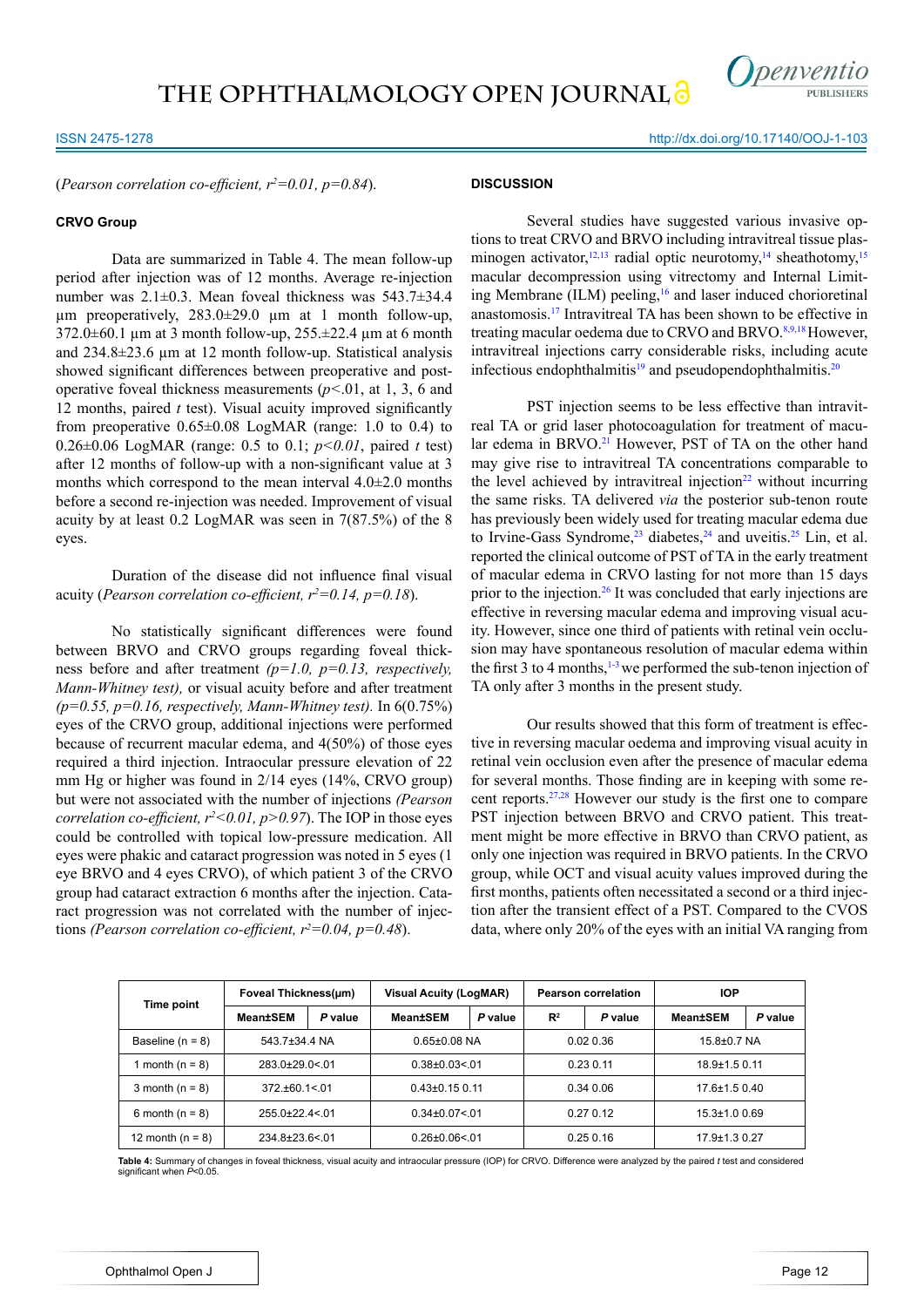**THE OPHTHALMOLOGY OPEN JOURNAL**



# ISSN 2475-1278

http://dx.doi.org/10.17140/OOJ-1-103

0.4 to 1.0 LogMAR improve to 0.4 or better, our results showed that 75% of the eyes (6/8) improved to that level.

Although the IOP rise in our study (2 eyes, 14%) is better compared to the IOP after intravitreal injections (20-  $33\%$ ),  $3,7,18,24$  $3,7,18,24$  $3,7,18,24$  $3,7,18,24$  it could be still argued that the incidence of intraocular pressure elevation is very high, and that TA injections should thus only be used in exceptional circumstances. However, in view of the devastating long-term effects of retinal vein occlusions on visual acuity we believe that these side effects can be managed either medically or surgically, and that this form of treatment should be evaluated further given the ease of injection, the low costs as well as the low risks of its application in an outpatient setting.

# **CONFLICTS OF INTEREST**

The authors declare that they have no conflicts of interest.

# **DISCLOSURE**

The authors have no financial interest in the materials or methods used in this study.

# **CONSENT**

The patient has provided written permission for publication of the manuscript.

# **REFERENCES**

<span id="page-4-0"></span>1. The Central Vein Occlusion Study Group. Evaluation of grid pattern photocoagulation for macular edema in central vein occlusion. *The CVOS Group M Report. Ophthalmology.* 1995; 102: 1425-1433. doi: [10.1016/S0161-6420\(95\)30849-4](http://www.sciencedirect.com/science/article/pii/S0161642095308494)

<span id="page-4-1"></span>2. Branch Vein Occlusion Study Group. Argon laser photocoagulation for macular edema in branch vein occlusion. *Am J Ophthalmol.* 1984; 98: 271-282.

<span id="page-4-14"></span>3. Yepremyan M, Wertz FD, Tivnan T, et al. Early treatment of cystoid macular edema secondary to branch retinal vein occlusion with intravitreal triamcinolone acetonide. *Ophthalmic Surg Lasers Imaging.* 2005; 36: 30-36.

<span id="page-4-2"></span>4. Brown DM, Campochiaro PA, Bhisitkul RB, et al. Sustained benefits from ranibizumab for macular edema following branch retinal vein occlusion: 12-month outcomes of a phase III study. *Ophthalmology.* 2011; 118: 1594-1602. doi: [10.1016/j.oph](http://www.sciencedirect.com/science/article/pii/S0161642011001813)[tha.2011.02.022](http://www.sciencedirect.com/science/article/pii/S0161642011001813)

5. Brown DM, Campochiaro PA, Singh RP, et al. Ranibizumab for macular edema following central retinal vein occlusion: six month primary end point results of a phase III study. *Ophthalmol-* *ogy*. 2010; 117: 1124-1133. doi: [10.1016/j.ophtha.2010.02.022](http://www.sciencedirect.com/science/article/pii/S0161642010001867)

<span id="page-4-3"></span>6. Shima C, Sakaguchi H, Gomi F, et al. Complications in patients after intravitreal injection of bevacizumab. *Acta Ophthalmol.* 2008; 86: 372-376. doi: [10.1111/j.1600-0420.2007.01067.x](http://onlinelibrary.wiley.com/doi/10.1111/j.1600-0420.2007.01067.x/abstract%3Bjsessionid%3D37D900BD89762CB81A53A9985CF1BEE3.f01t01%3FsystemMessage%3DWiley%2BOnline%2BLibrary%2Bwill%2Bbe%2Bunavailable%2Bon%2BSaturday%2B5th%2BDecember%2Bfrom%2B10%253A00-14%253A00%2BGMT%2B%252F%2B05%253A00-09%253A00%2BEST%2B%252F%2B18%253A00-22%253A00%2BSGT%2Bfor%2Bessential%2Bmaintenance.%2BApologies%2Bfor%2Bthe%2Binconvenience)

<span id="page-4-4"></span>7. Greenberg PB, Martidis A, Rogers AH, et al. Intravitreal triamcinolone acetonide for macular oedema due to central retinal vein occlusion. *Br J Ophthalmol.* 2002; 86: 247-248.

<span id="page-4-13"></span>8. Ip MS, Gottlieb JL, Kahana A, et al. Intravitreal triamcinolone for the treatment of macular edema associated with central retinal vein occlusion. *Arch Ophthalmol.* 2004; 122: 1131-1136. doi: [10.1001/archopht.122.8.1131](http://archopht.jamanetwork.com/article.aspx%3Farticleid%3D416496)

<span id="page-4-5"></span>9. Wakabayashi T, Okada AA, Morimura Y, et al. Trans-tenon retrobulbar triamcinolone infusion for chronic macular edema in central and branch retinal vein occlusion. *Retina.* 2004; 24: 964-967.

<span id="page-4-6"></span>10. Kawaji T, Hirata A, Awai N, et al. Trans-tenon retrobulbar triamcinolone injection for macular edema associated with branch retinal vein occlusion remaining after vitrectomy. *Am J Ophthalmol.* 2005; 140: 540-542. doi: [10.1016/j.ajo.2005.02.056](http://www.sciencedirect.com/science/article/pii/S0002939405002813)

<span id="page-4-7"></span>11. Chylack LT Jr, Leske MC, McCarthy D, et al. Lens opacities classification system II (LOCS II). *Arch Ophthalmol*. 1989; 107: 991-997. doi: [10.1001/archopht.1989.01070020053028](http://archopht.jamanetwork.com/article.aspx%3Farticleid%3D637914)

<span id="page-4-8"></span>12. Murakami T, Takagi H, Kita M, et al. Intravitreal tissue plasminogen activator to treat macular edema associated with branch retinal vein occlusion. *Am J Ophthalmol*. 2006; 142: 318-320. doi: [10.1016/j.ajo.2006.02.039](http://www.ajo.com/article/S0002-9394%2806%2900334-5/abstract)

13. Lahey JM, Fong DS, Kearney J. Intravitreal tissue plasminogen activator for acute central retinal vein occlusion. *Ophthalmic Surg Lasers.* 1999; 30: 427-434. doi: [10.3928/1542-8877-](http://www.healio.com/ophthalmology/journals/osli/1999-6-30-6/%257B02730d5d-0973-49bc-9fcd-84d89b93edfc%257D/intravitreal-tissue-plasminogen-activator-for-acute-central-retinal-vein-occlusion) [19990601-04](http://www.healio.com/ophthalmology/journals/osli/1999-6-30-6/%257B02730d5d-0973-49bc-9fcd-84d89b93edfc%257D/intravitreal-tissue-plasminogen-activator-for-acute-central-retinal-vein-occlusion)

<span id="page-4-9"></span>14. Opremcak EM, Bruce RA, Lomeo MD, et al. Radial optic neurotomy for central retinal vein occlusion: a retrospective pilot study of 11 consecutive cases. *Retina.* 2001; 21: 408-415.

<span id="page-4-10"></span>15. Opremcak EM, Bruce RA. Surgical decompression of branch retinal vein occlusion via arteriovenous crossing sheathotomy: a prospective review of 15 cases. *Retina.* 1999; 19: 1-5.

<span id="page-4-11"></span>16. Mandelcorn MS, Mandelcorn E, Guan K, et al. Surgical macular decompression for macular edema in retinal vein occlusion. *Can J Ophthalmol.* 2007; 42: 116-122. doi: [10.3129/](http://www.canadianjournalofophthalmology.ca/article/S0008-4182%2807%2980215-8/abstract) [can.j.ophthalmol.06-091](http://www.canadianjournalofophthalmology.ca/article/S0008-4182%2807%2980215-8/abstract)

<span id="page-4-12"></span>17. McAllister IL, Douglas JP, Constable IJ, et al. Laser-induced chorioretinal venous anastomosis for nonischemic central retinal vein occlusion: evaluation of the complications and their risk